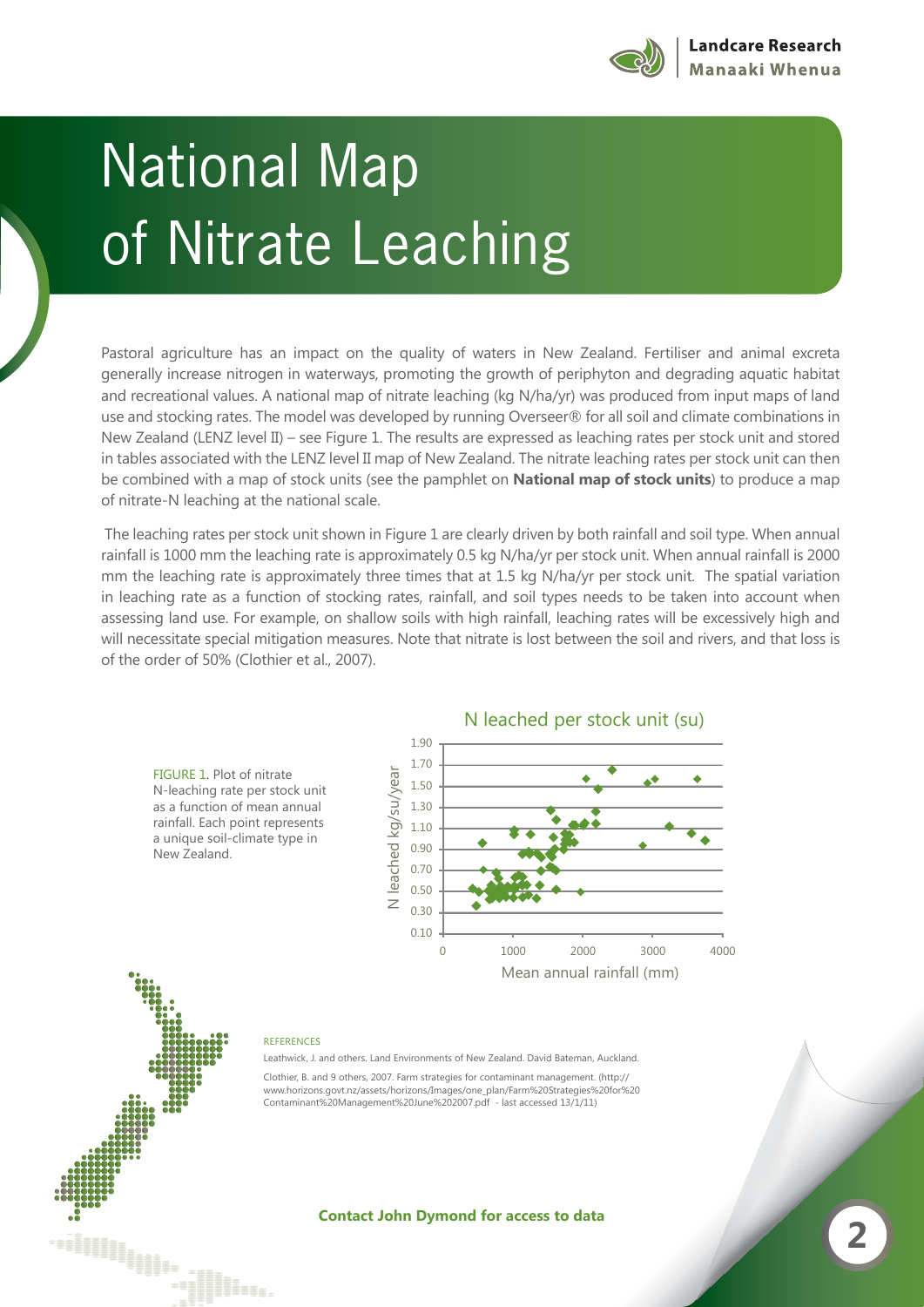



FIGURE 2: A national map of nitrate-N leaching (kg N/ha/yr) was made from national maps of animal stock units and nitrate leached per stock unit.

Stock units: 2003 national map of stock units per hectare at 100 m pixels. Derived from MAF 2003 district statistics and spatially extrapolated using NZLRI stock carrying capacity and LUNZ land use.

N/stock unit: national map of N leached per hectare per year per stock unit at 100m pixels. Derived by running OVERSEER® for the 100 LENZ level II land environments.

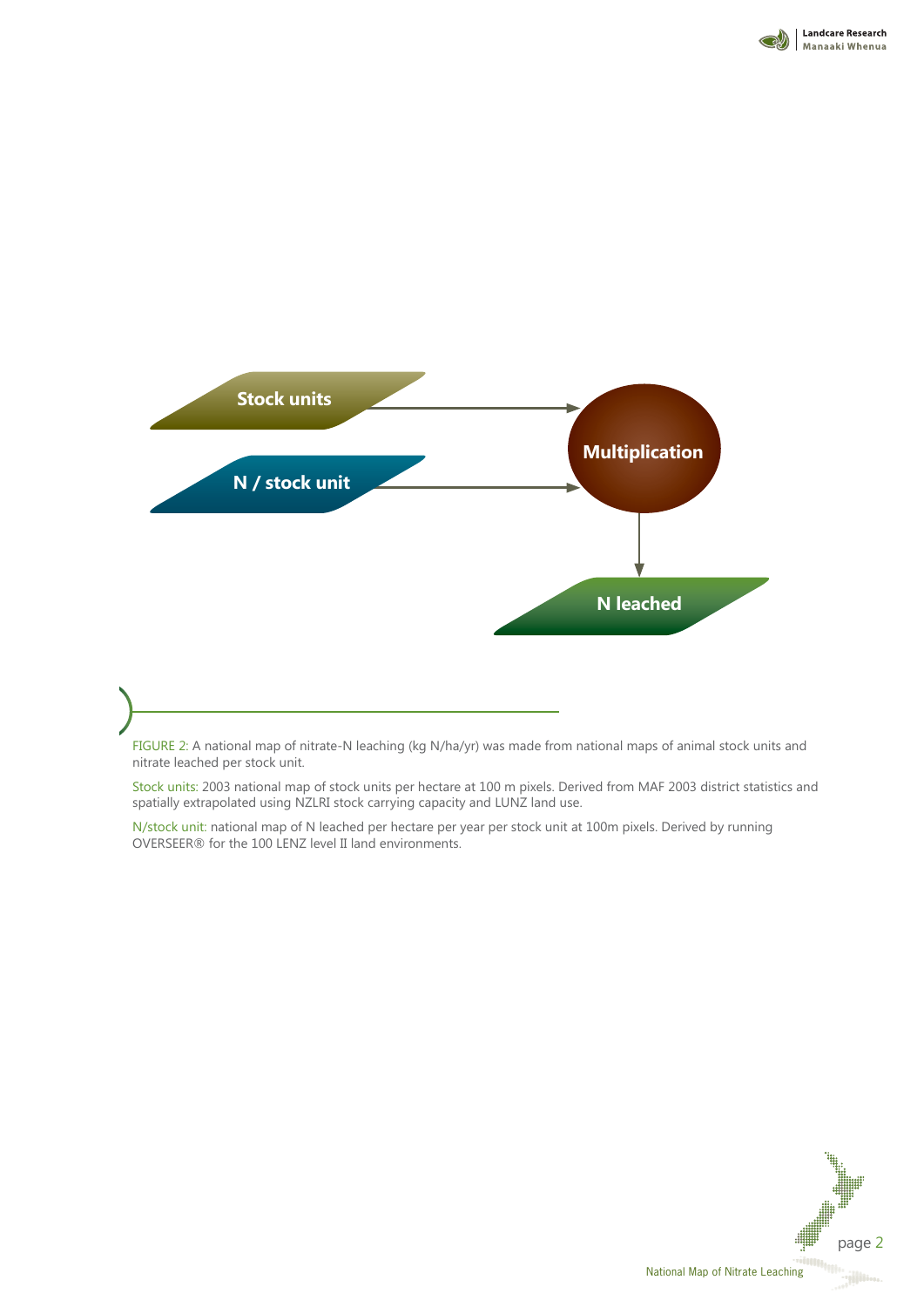



FIGURE 3: Nitrate-N leached in kg N/ha/yr for North Island (100m pixels): grey (0–2); blue (2–5); turquoise (5–10); green (10–15); yellow (15–20); orange (20–30); red (30–40); purple (>40).

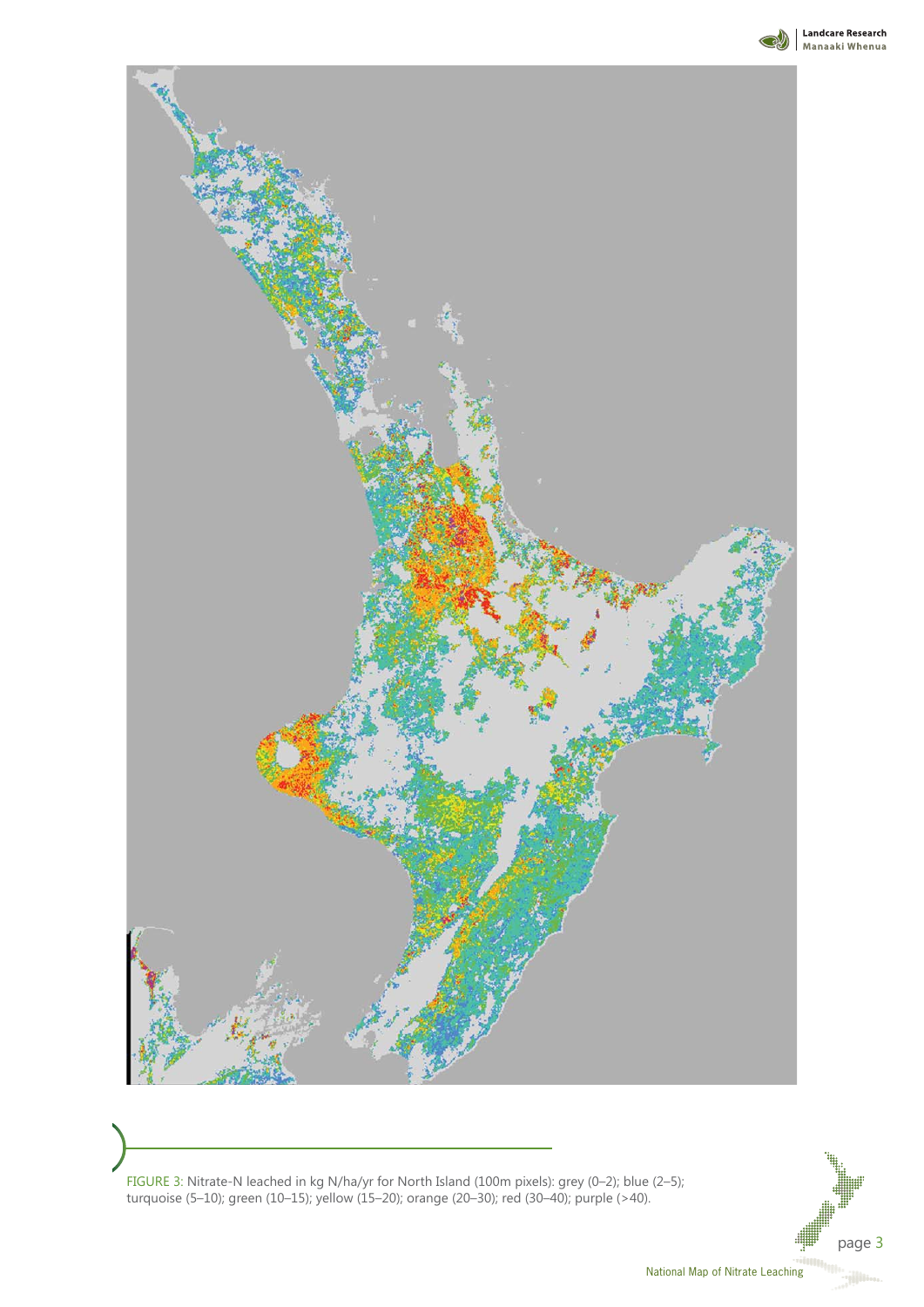



FIGURE 4: Nitrate-N leached in kg N/ha/yr for South Island (100m pixels): grey (0–2); blue (2–5); turquoise (5–10); green (10–15); yellow (15–20); orange (20–30); red (30–40); purple (>40).

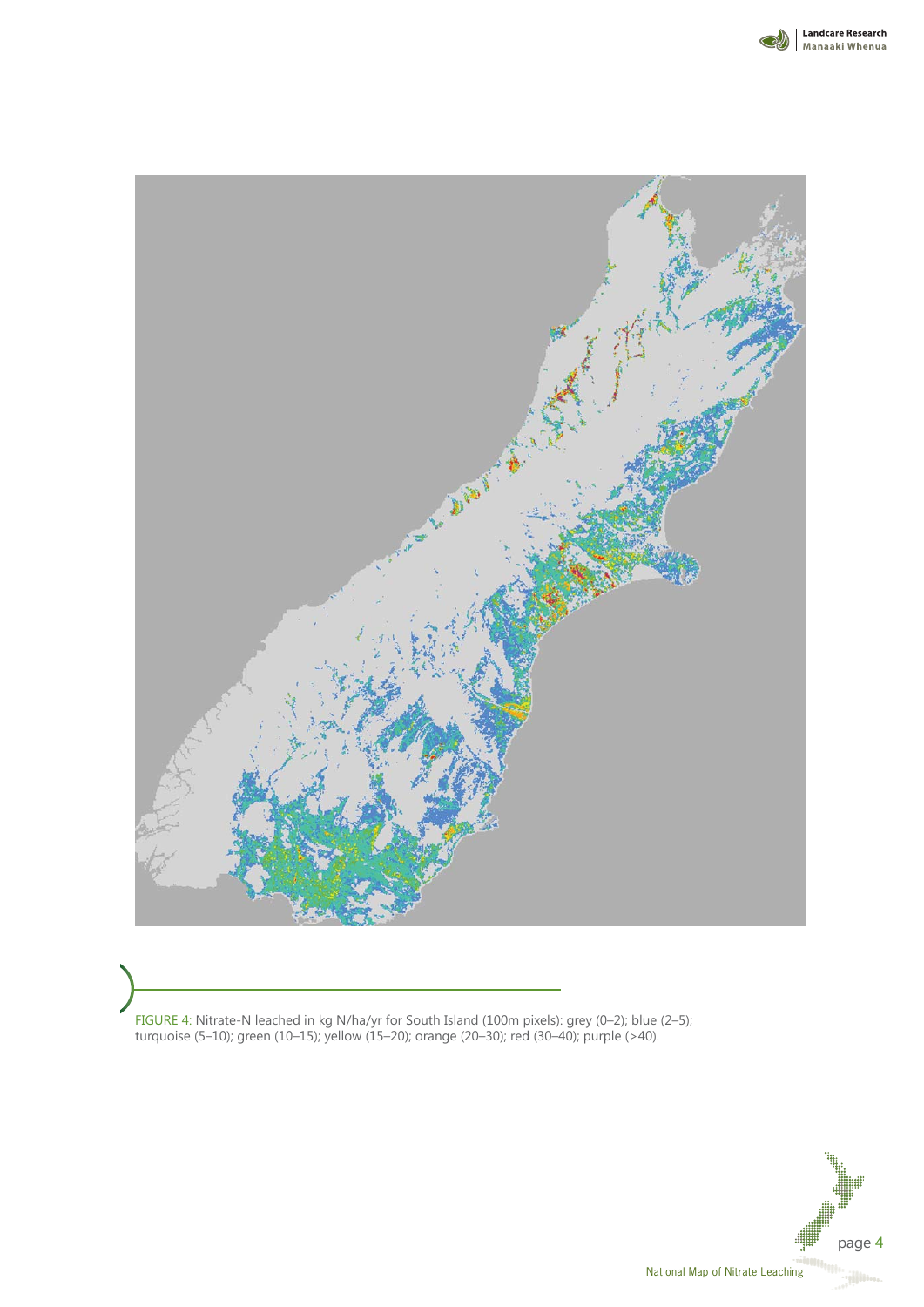



FIGURE 5: Nitrate-N leached in kg N/ha/yr for central Waikato (100m pixels): grey (0–2); blue (2–5); turquoise (5–10); green (10–15); yellow (15–20); orange (20–30); red (30–40); purple (>40).